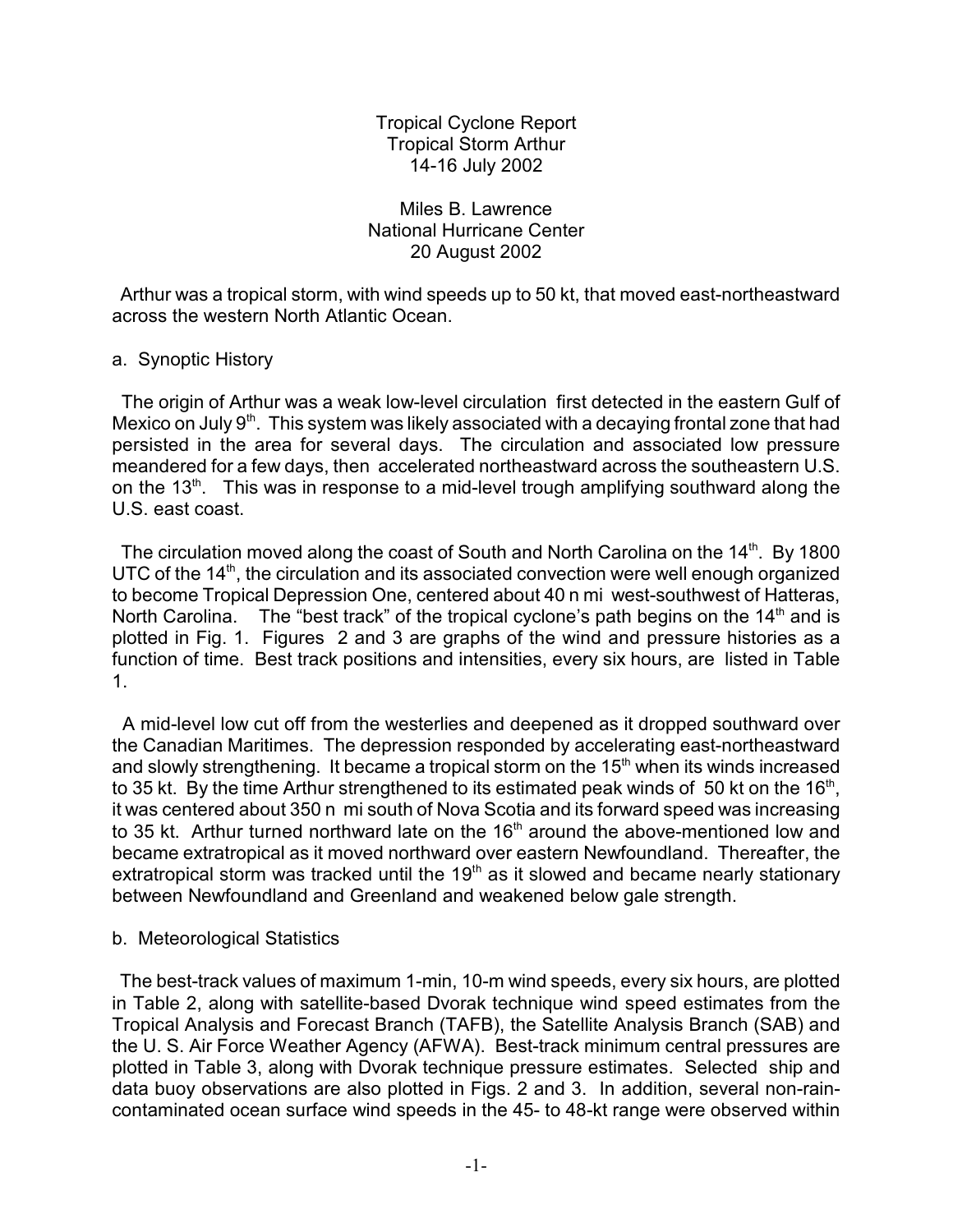Arthur's circulation by the QuikSCAT scatterometer on the 15<sup>th</sup> and 16<sup>th</sup>. A Canadian data buoy 44141 observed a pressure of 997.5 mb as the center passed about 40 n mi to its south and also reported an 8-min wind speed of 39 kt with a gust to 52 kt as the center passed. The ship **WESTON** reported 44 kt on the 16<sup>th</sup> while located about 140 n mi southsoutheast of the center of Arthur. Ship reports of wind speeds of 34 knots or greater are listed in Table 2.

 Before Arthur became a tropical cyclone, its originating low pressure system spread heavy rain across portions of north Florida, Georgia and South Carolina on the 13<sup>th</sup>. Later, Arthur's extratropical stage produced rainfall over Newfoundland on the 17<sup>th</sup> ranging up to about one inch. Wind speeds along Newfoundland's east coast reached 34 kt at Bonavista on the 17th.

## c. Casualty and Damage Statistics

There were no casualties or damage reported in association with Arthur.

d. Forecast and Warning Critique

 Arthur was a tropical storm for less than 48 hours. Average official track forecast errors (number of cases in parentheses) for Arthur are 80 (5), 138 (3), and 184 (1) nautical miles for the 12-, 24-, and 36-hour forecast periods, respectively. These errors are considerably larger than the average official track errors for the 10-year period 1992-2001 of 43, 80, and 115 nautical miles. This is due primarily to the large increase in forward speed which was not correctly anticipated by the primary track guidance models nor by the official forecast.

 Average official intensity forecast errors were 4, 7, and 5 knots for the 12-, 24-, and 36 hour forecasts, respectively. For comparison, the average official intensity forecast errors for the 10-year period 1992-2001 were 7, 11, and 14 knots.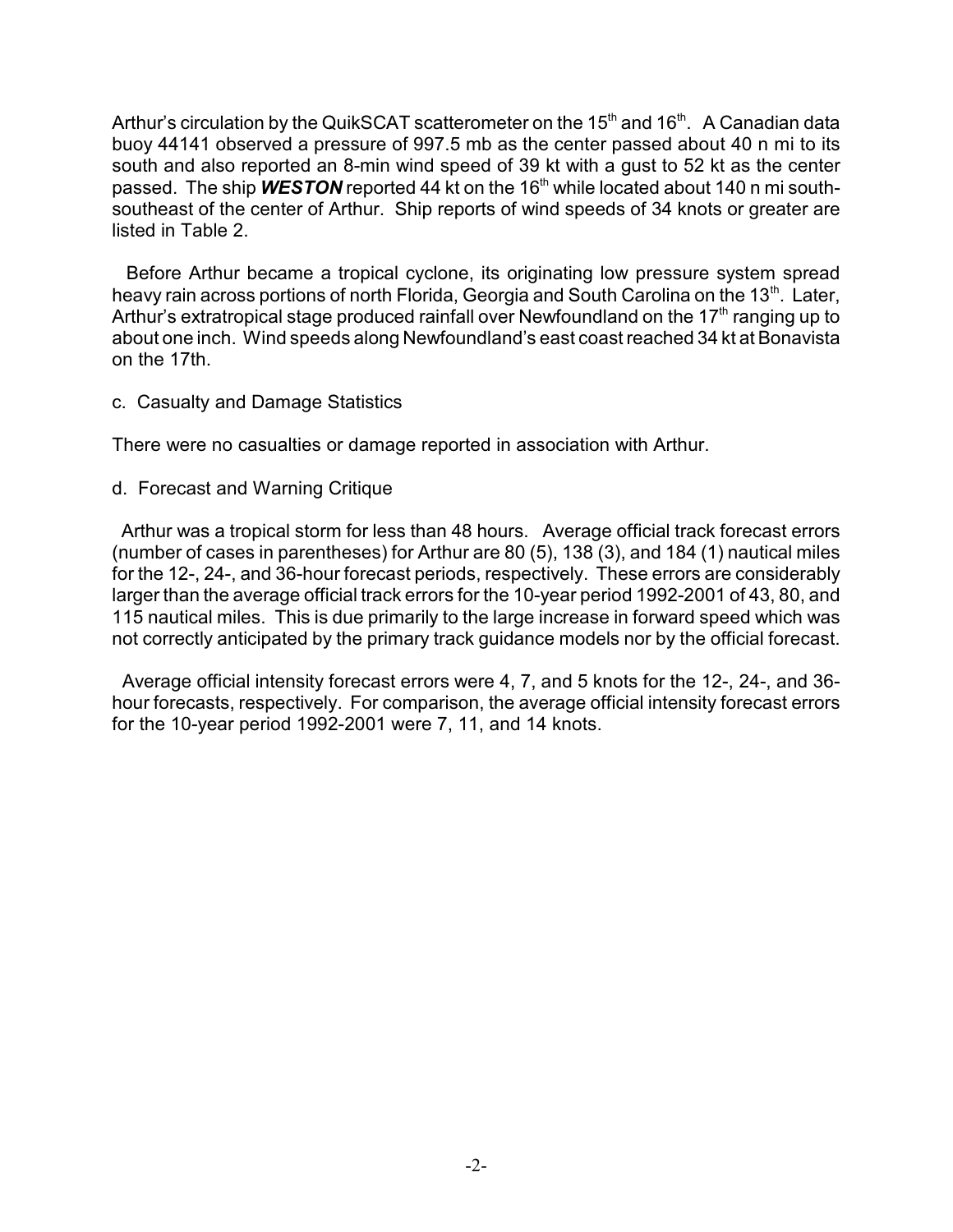| Date/Time<br>(UTC) | Latitude<br>(°N) | Longitude<br>$(^{\circ}W)$ | Pressure<br>(mb) | <b>Wind Speed</b><br>(kt) | <b>Stage</b>        |  |
|--------------------|------------------|----------------------------|------------------|---------------------------|---------------------|--|
| 14 / 1800          | 34.3             | 76.8                       | 1009             | 30                        | tropical depression |  |
| 15 / 0000          | 35.0             | 75.1                       | 1008             | 30                        | $\mathbf{u}$        |  |
| 15 / 0600          | 35.5             | 73.3                       | 1006             | 35                        | tropical storm      |  |
| 15 / 1200          | 36.1             | 71.0                       | 1004             | 45                        | $\mathbf{u}$        |  |
| 15 / 1800          | 36.8             | 68.2                       | 1002             | 45                        | $\mathbf{u}$        |  |
| 16 / 0000          | 37.9             | 65.1                       | 1000             | 50                        | $\mathbf{u}$        |  |
| 16 / 0600          | 38.6             | 61.7                       | 998              | 50                        | $\mathbf{u}$        |  |
| 16 / 1200          | 40.5             | 57.9                       | 998              | 50                        | $\mathbf{H}$        |  |
| 16 / 1800          | 42.5             | 54.5                       | 997              | 50                        | $\mathbf{u}$        |  |
| 17 / 0000          | 44.5             | 53.0                       | 998              | 50                        | extratropical       |  |
| 17 / 0600          | 46.5             | 53.9                       | 999              | 45                        | $\mathbf{u}$        |  |
| 17 / 1200          | 48.0             | 54.0                       | 1002             | 40                        | $\mathbf{u}$        |  |
| 17 / 1800          | 49.0             | 53.0                       | 1001             | 40                        | $\mathbf{H}$        |  |
| 18 / 0000          | 50.5             | 52.5                       | 999              | 40                        | $\mathbf{u}$        |  |
| 18 / 0600          | 53.0             | 52.5                       | 997              | 40                        | $\pmb{\mathsf{H}}$  |  |
| 18 / 1200          | 55.5             | 53.0                       | 995              | 35                        | $\mathbf{u}$        |  |
| 18 / 1800          | 58.0             | 53.0                       | 992              | 35                        | $\mathbf{u}$        |  |
| 19 / 0000          | 57.0             | 52.0                       | 996              | 35                        | $\pmb{\mathsf{H}}$  |  |
| 19 / 0600          | 56.5             | 51.5                       | 1000             | 35                        | $\mathbf{u}$        |  |
| 19 / 1200          | 56.0             | 51.0                       | 1005             | 35                        | $\mathbf{u}$        |  |
| 16 / 1800          | 42.5             | 54.5                       | 997              | 50                        | minimum pressure    |  |

Table 1. Best track for Tropical Storm Arthur, 14-16 July 2002.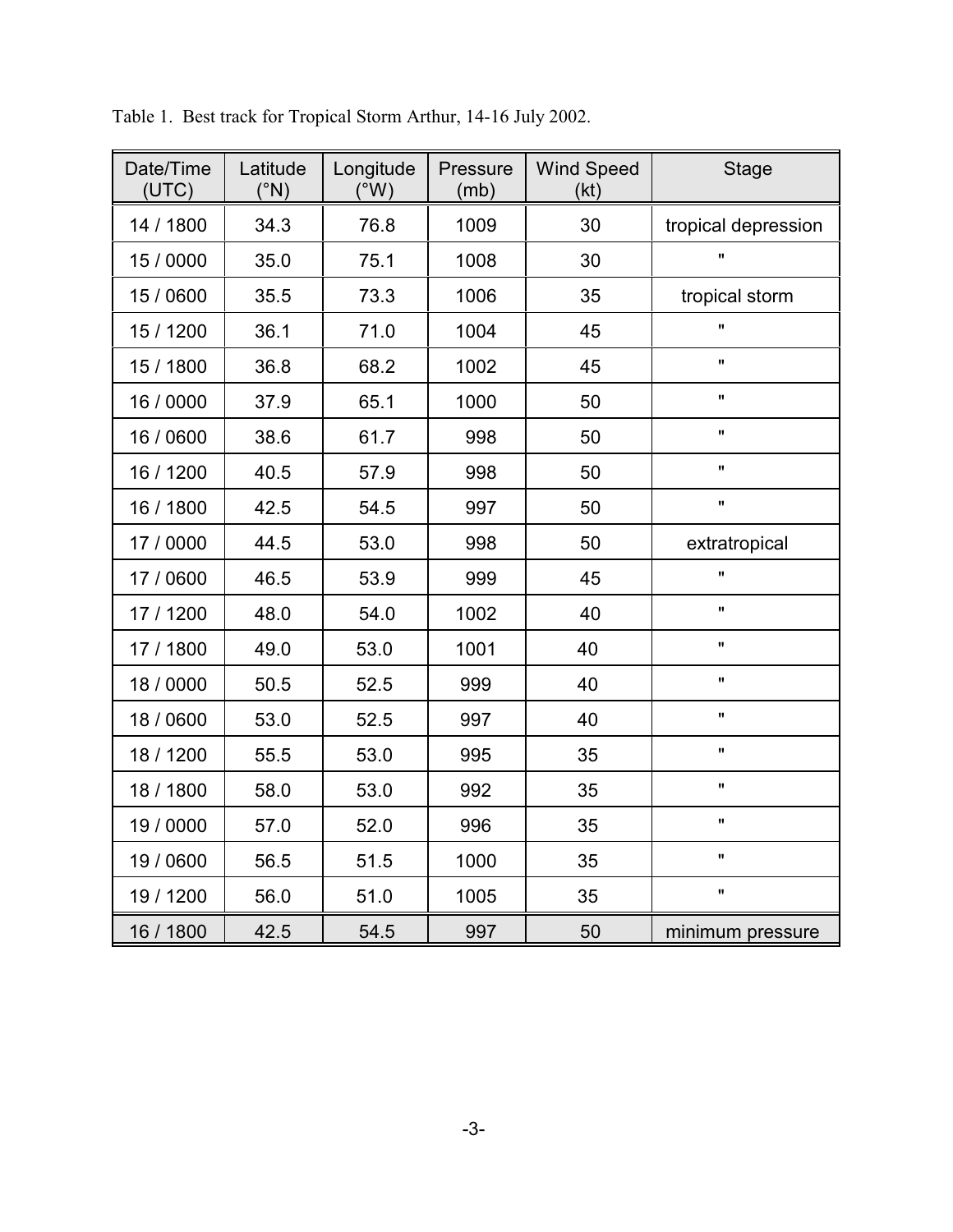| Date/Time<br>(UTC) | <b>SHIP NAME</b><br>or call sign | Latitude<br>(°N) | Longitude<br>(°W) | Wind<br>dir/speed<br>(kt) | pressure<br>(mb) |
|--------------------|----------------------------------|------------------|-------------------|---------------------------|------------------|
| 16/0000            | <b>WESTON</b>                    | 35.7             | 64.1              | 200/44                    | 1011.5           |
| 16/0000            | <b>MAESK SANTES</b>              | 36.2             | 67.3              | 270/36                    | 1011.0           |
| 16/1800            | <b>BETSY</b>                     | 39.8             | 53.2              | 220/37                    | 1011.1           |
| 17/0600            | P6038                            | 46.4             | 48.4              | 100/35                    | 1017.0           |
| 17/1800            | <b>ALGOFAX</b>                   | 45.7             | 59.9              | xxx/41                    | 1011.0           |

Table 2. Selected ship reports with winds of at least 34 knots for Tropical Storm Arthur, 14-16 July 2002.



Figure 1. Best track positions for Tropical Storm Arthur, 14-16 July 2002. Arthur's extratropical stage track positions for 16-19 July are also plotted.